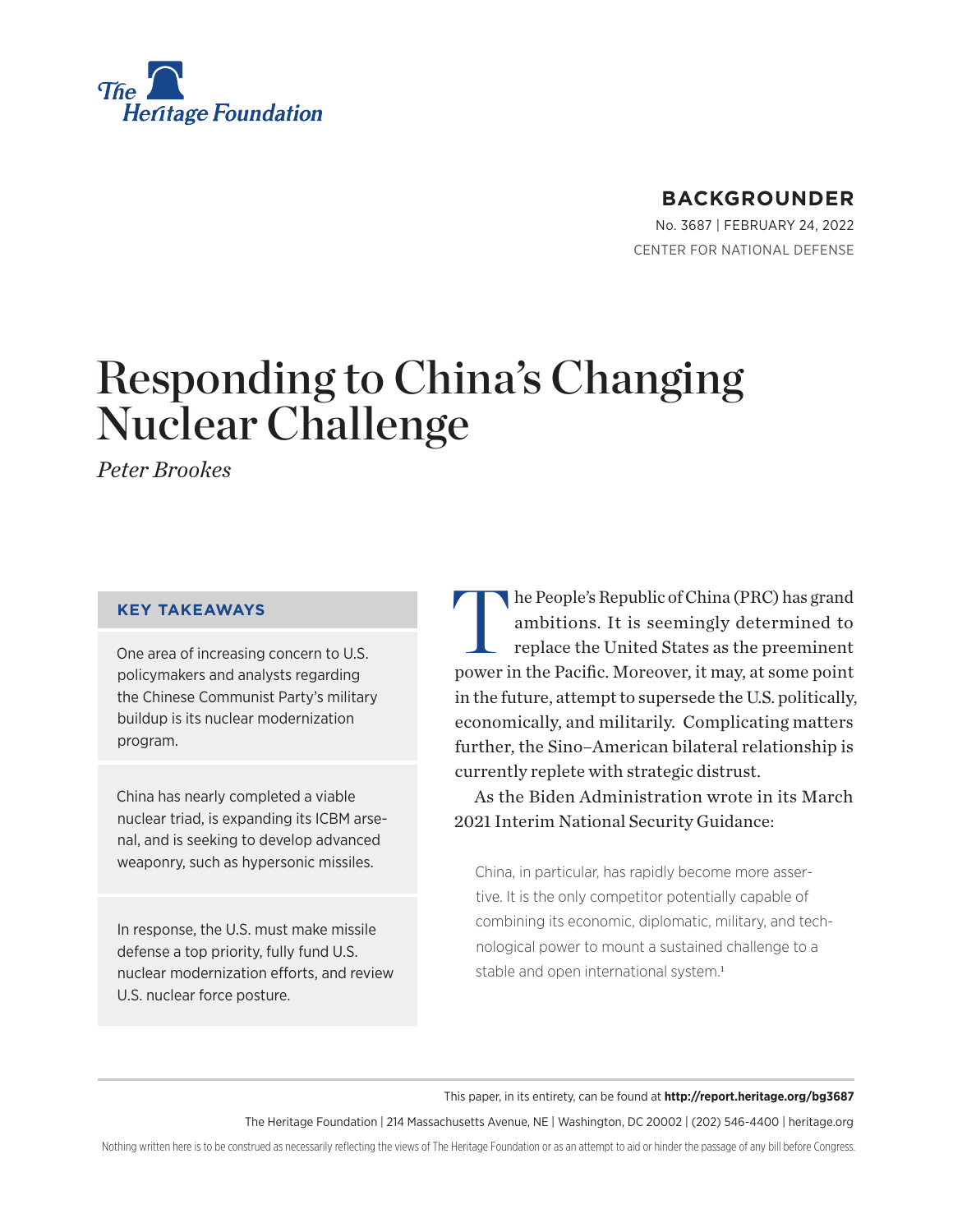<span id="page-1-0"></span>Along these lines, in June 2021, U.S. Secretary of Defense Lloyd Austin issued an internal directive to the Department of Defense (DOD) to "laser focus" the Pentagon's "efforts to address China as the nation's number one pacing challenge.["2](#page-13-0) In other words, China's military, collectively known as the People's Liberation Army (PLA), would now be considered America's greatest military security threat, replacing the Armed Forces of the Russian Federation as the U.S.'s most powerful military rival.

One area of China's military buildup of increasingly deep concern to U.S. policymakers and security analysts, among others, is the PRC's nuclear modernization program. In recent years, the world has witnessed the development of a nascent Chinese nuclear triad, with the deployment of at-sea and air-based nuclear forces; the revelation of hundreds of new intercontinental ballistic missile (ICBM) silos; nuclear-capable hypersonic weapons (HSWs) advances; and increasing questions about the state and possible direction of Beijing's nuclear doctrine.

Unfortunately, these dramatic changes come with little to no reasonable comment or explanation from Beijing, causing great concern. As a result, the United States, its allies, and partners must carefully consider these developments and craft responses to the growing Chinese nuclear threat to ensure that their interests are protected and advanced in an arena of great-power competition.

Accordingly, in response, the United States should:

- **Continue** to make the development and deployment of U.S. missile defense and defeat capabilities a U.S. and allied defense priority;
- **· Increase**—alongside allies and partners—conventional deterrence against China's growing military threat;
- **Fund** fully U.S. nuclear modernization capabilities to protect the homeland and provide reassurance to allies;
- **Pressure** China to engage in substantive diplomatic and security dialogues about these new and existing strategic weapons systems as soon as possible; and
- **Review** the U.S. nuclear force posture to ensure the necessary changes are made to address the potential of two nuclear peer competitors, Russia and China.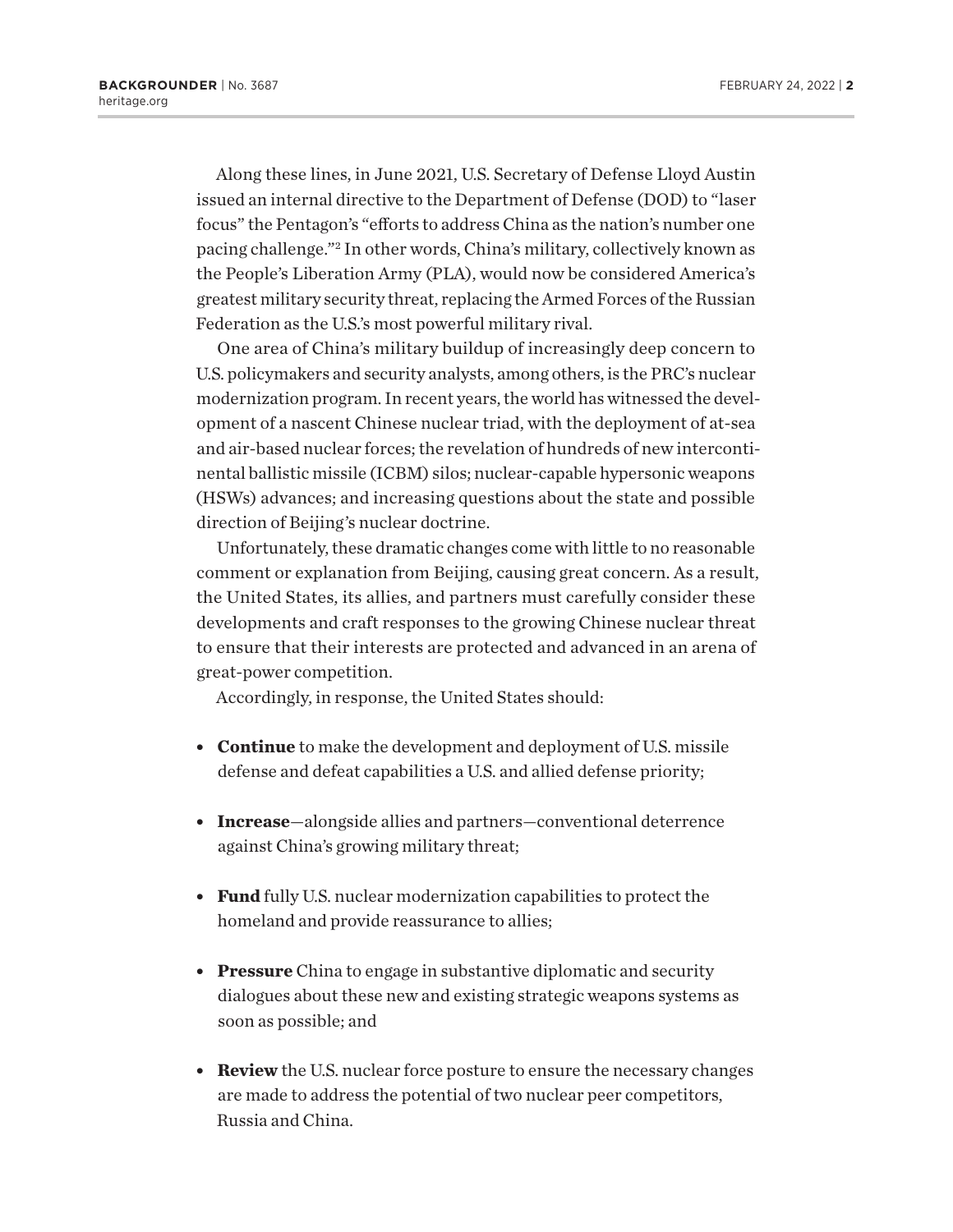# <span id="page-2-0"></span>A Troubling Triad

China and the United States are widely considered to be great-power competitors, and U.S. policymakers now see the PRC as the military "pacing threat" for the United States. One element of its growing military power is the unprecedented diversification of its nuclear weapons arsenal.

The U.S. Department of Defense's 2020 report, *Military and Security Developments Involving the People's Republic of China*, hereafter known as the China Military Power Report (CMPR), observes:

China's strategic ambitions, evolving view of the security landscape, and concerns over survivability are driving significant changes to the size, capabilities, and readiness of its nuclear forces.[3](#page-13-0)

#### The 2020 CMPR also assesses that:

China's nuclear forces will significantly evolve over the next decade as it modernizes, diversifies, and increases the number of its land-, sea-, and air-based nuclear delivery platforms.[4](#page-13-0)

## Moreover, the U.S. Director of National Intelligence (DNI), in his annual threat assessment to the U.S. Congress in 2021, reported:

China is building a larger and increasingly capable nuclear missile force that is more survivable, more diverse, and on higher alert than in the past, including nuclear missile systems designed to manage regional escalation and ensure an intercontinental second-strike capability.[5](#page-13-0)

Alarmingly, the DNI also noted the unprecedented nature of the PLA's nuclear buildup, identifying it as "the most rapid expansion and platform diversification of its nuclear arsenal in its history.["6](#page-13-0)

Indeed, China's nuclear forces have now grown from a land-based monad to the near completion of a viable, advanced nuclear triad, which includes sea- and air-based platforms and weapons.[7](#page-13-0)

Long a land-based nuclear force of an estimated few hundred silo-based and road-mobile ballistic missiles, in recent years, China has sent its nuclear deterrent to sea, increasing the stealth and survivability of its nuclear arsenal and nuclear deterrent.

The PLA Navy (PLAN) currently operates six nuclear-powered ballistic missile submarines (SSBN) of the *Jin*-class (Type 094)[.8](#page-13-0) Each *Jin*-class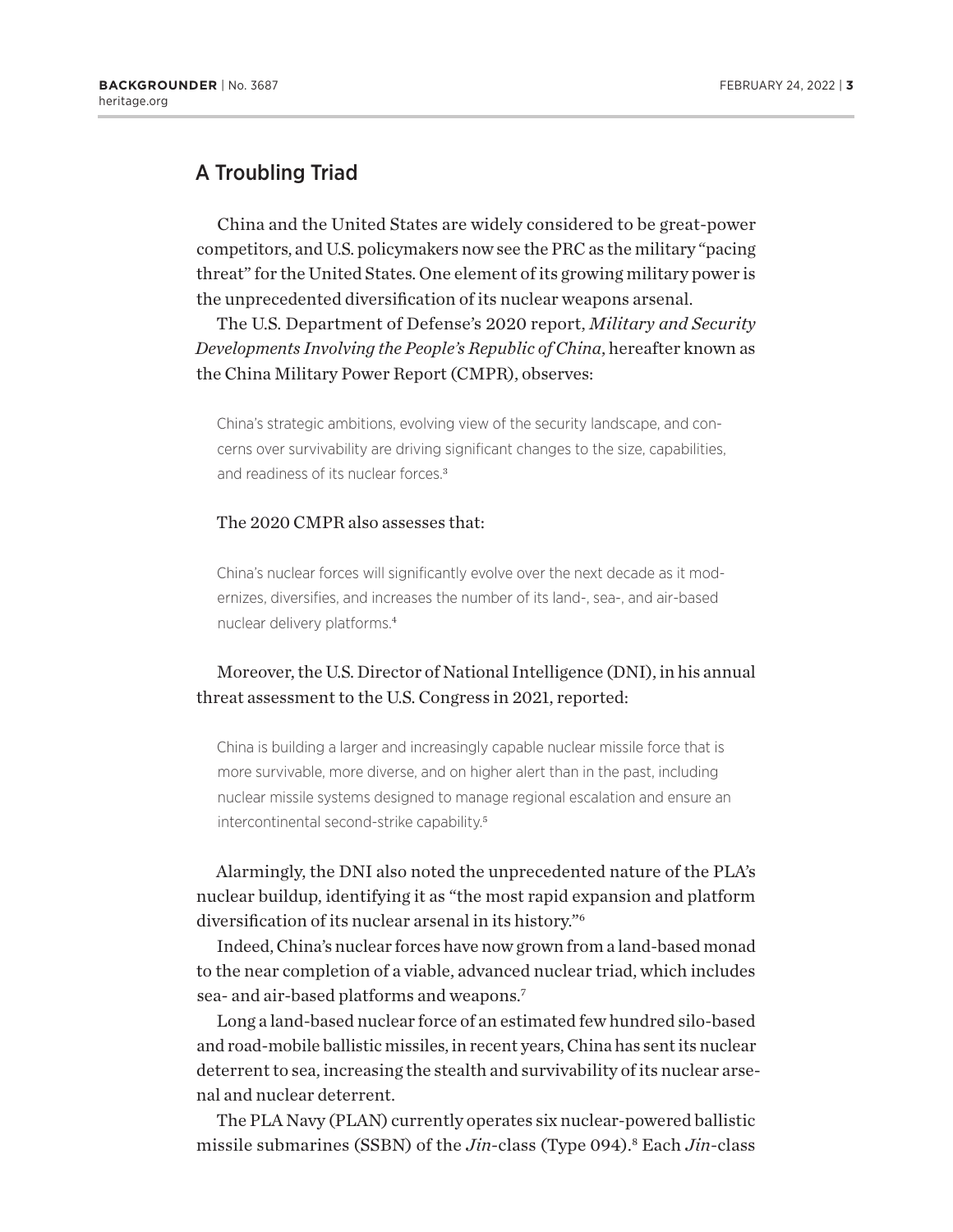<span id="page-3-0"></span>SSBN can reportedly carry up to 12 JL-2 submarine-launched ballistic missiles (SLBMs). The PLAN's next generation SSBN, the Type 096, is expected to be operational this decade and outfitted with a new SLBM.<sup>[9](#page-13-0)</sup> The DOD expects the PLAN to have eight operational SSBNs by 2030, fulfilling Chinese Chairman Xi Jinping's order for the at-sea nuclear force to achieve "stronger growth.["10](#page-13-0)

The PLA Air Force (PLAAF) is adding a strategic mission to its portfolio as well, creating the third leg of China's nuclear triad. The Chinese H-6N Badger is believed to be capable of carrying a nuclear-capable, air-launched ballistic missile, which is assessed to be operational.<sup>[11](#page-13-0)</sup>

The PLAAF is also reportedly developing a new strategic bomber, the H-20[.12](#page-13-0) This new stealth bomber will have both a conventional and strategic role. The H-20 could be operational this decade and possibly bring U.S. forces in Guam and Hawaii into range.[13](#page-13-0)

These developments in the sea and air nuclear forces—especially the mobility of PLAN SSBNs and PLAAF bombers—will significantly strengthen the credibility and survivability of China's nuclear deterrent if deployed in militarily significant numbers.

## A Surge in Silos

Beyond the diversification of the PLA's nuclear forces from a monad to an increasingly viable triad, 2021 witnessed the significant expansion of China's strategic arsenal, especially the unanticipated growth in the number of the PLA's silo-based force under the PLA's Rocket Force (PLARF).

It has long been assessed that China had approximately 20 ICBM silos and 100 road-mobile ICBM launchers, with an operational nuclear warhead count in the low 200s. That appears to be changing—significantly.

The 2020 CMPR wrote that the Chinese nuclear stockpile will expand over the next 10 years. The DOD notes that "[o]ver the next decade, China's nuclear warhead stockpile—currently estimated to be in the low 200s—is projected to at least double in size as China expands and modernizes its nuclear forces."[14](#page-13-0)

Strikingly, the 2021 version of the CMPR conveys a dramatically different assessment:

The accelerating pace of the PRC's nuclear expansion may enable the PRC to have up to 700 deliverable nuclear warheads by 2027. The PRC likely intends to have at least 1,000 warheads by 2030, exceeding the pace and size the DoD [U.S. Department of Defense] projected in 2020.<sup>[15](#page-13-0)</sup>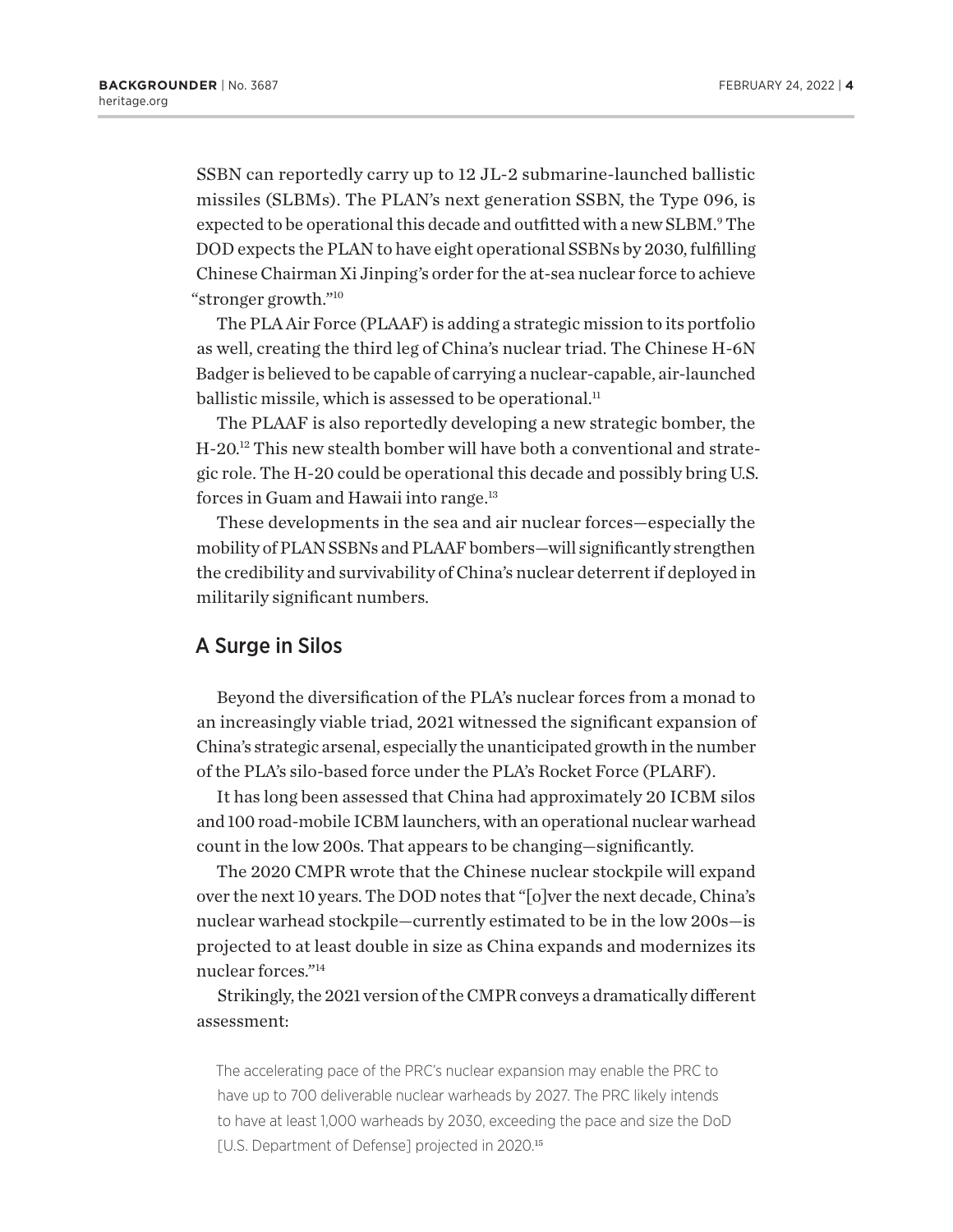<span id="page-4-0"></span>In September 2021, U.S. Air Force Secretary Frank Kendall said he believes China, with a robust nuclear expansion in the size of its ICBM force, is moving from a countervalue second-strike capability toward a possible counterforce "de facto first-strike capability."[16](#page-13-0) To followers of this issue, that striking assertion from Secretary Kendall should come as no surprise.

Civilian and military researchers revealed this summer, in a string of open-source analytical reports based on the exploitation of commercial satellite imagery, that Beijing is secretly building nearly 250—if not more new ICBM silos in remote areas of China.[17](#page-13-0)

In late June 2021, the press reported that one set of civilian researchers uncovered more than 100 new Chinese ICBM silos being constructed in its northwestern desert for the PLARF.<sup>18</sup> Then, in July 2021, researchers reported another shocking discovery: The existence of an additional 100 or so ICBM silos in another new silo field a few hundred miles away from the first new silo field.[19](#page-13-0) In total, that is at least an estimated *200 new Chinese ICBM silos*.

Then in August 2021, a U.S. Air Force (USAF) research organization that studies the Chinese military discovered a third new ICBM field, adding another 30 to 36 new silos to the previous total. According to this research organization, the USAF's China Aerospace Studies Institute, if China adds these nearly 250 new ICBM silos to the PLARF's existing operational ICBM arsenal, it would mean:

the [People's Liberation Army Rocket Force's] projected inventory of groundbased ICBM launchers is close to or more than the United States' current number of deployed Minuteman III ICBMs.[20](#page-13-0)

The 400 U.S. Minuteman III ICBMs, located in hardened silos on Air Force bases in Montana, North Dakota, and Wyoming, constitute the United States' land-based ICBM force. Each Minuteman III currently has a single nuclear warhead.[21](#page-13-0)

The new land-based Chinese silos could be filled with the most modern PLARF ICBM, the DF-41, which is reportedly capable of carrying five to 10 multiple independently targetable reentry vehicles per missile.<sup>22</sup> If all silos are mated with an operational DF-41, China could match—if not exceed both the United States' and Russia's number of deployed nuclear warheads, which under the New Strategic Arms Reduction Treaty (New START) stand at 1,550 each.<sup>[23](#page-13-0)</sup>

An assessment by the U.S. National Defense University (NDU) identified this concern: "One possibility is that [Chinese] leadership will decide that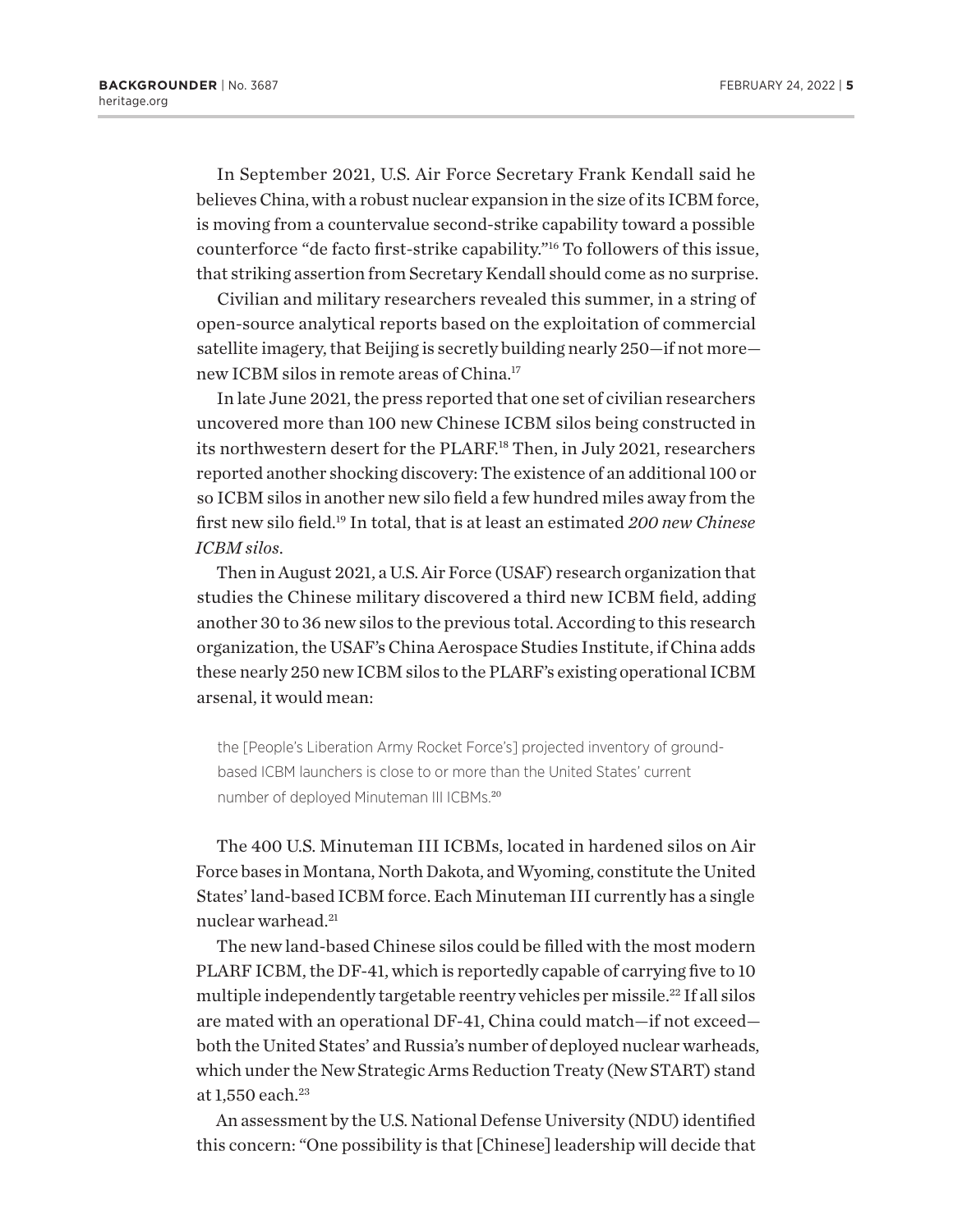<span id="page-5-0"></span>[nuclear] parity (or something close to it) in strategic nuclear weapons is necessary to enhance China's status as a coequal global power and a dominant force in East Asia."[24](#page-13-0)

That assessment certainly comports with China's grand ambitions.

## Going Hypersonic

Beyond traditional ballistic missiles, China is also looking at new, advanced weaponry as potential delivery systems for its nuclear arsenal, including advanced hypersonic weapons. Based on publicly available assessments, China and Russia are currently at the forefront of developing HSWs, which provide some significant, potential military advantages to those who deploy them, including:

- Flying at speeds in excess of Mach 5—or one mile per second;
- Maneuvering and evading defenses and sensors;
- Reducing the warning and response time of defending forces;
- Carrying conventional explosive or nuclear loads; and
- Comprising a variety of ranges from short-range to intercontinental-range.

For instance, in the summer of 2021, a Chinese civilian Long March space launch vehicle shot through the atmosphere with a nuclear-capable hypersonic glide vehicle (HGV) sitting atop. After circling the globe in low-Earth orbit, the fractional orbital bombardment system (FOBS) released its payload. Upon reentering the Earth's atmosphere, the HGV was guided toward a simulated terrestrial target in China. The simulated strike was reportedly some 20 miles wide of the mark, but the test is largely seen as a success.

In addition, by going into orbit, the Chinese system has a variety of potential flight paths, making it difficult for U.S. defenses to acquire and track due to a variety of limitations: physics, geography, and the location of strategic radars and other available sensors. While this summer reportedly included at least two FOBS test launches, the PLA already has an operational intermediate-range hypersonic weapon, which pairs its DF-17 ballistic missile with an HGV[.25](#page-13-0)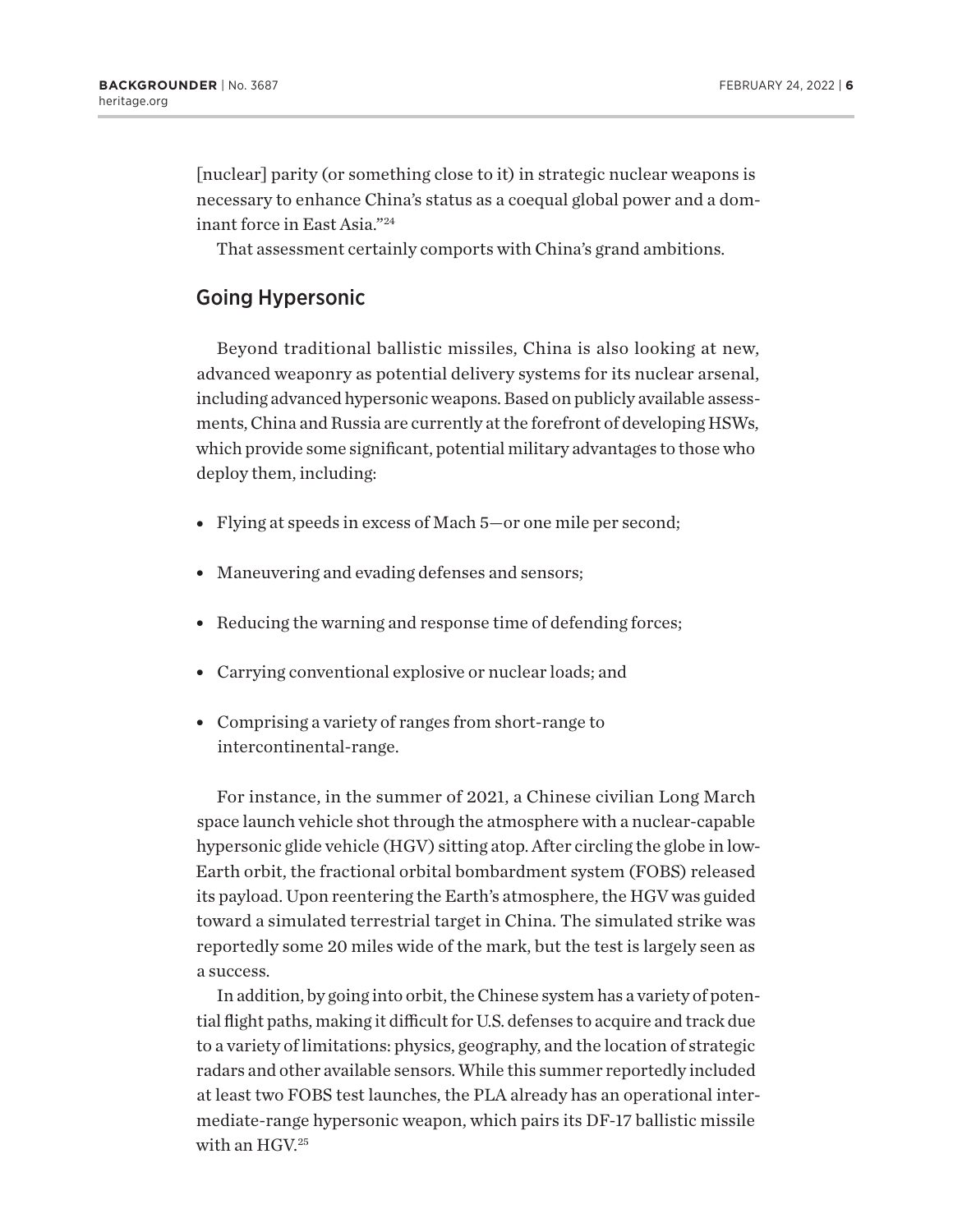<span id="page-6-0"></span>In December 2021, while in Seoul, South Korea, Secretary Austin said that China's pursuit of HSWs "increases tensions in the region.["26](#page-13-0) Indeed, in November 2021, U.S. Air Force General John Hyten (then Vice Chairman of the Joint Chiefs of Staff ), spoke of reports that the PLA has conducted hundreds of HSW tests over the past five years.<sup>27</sup>

It is clear China is committed to testing and developing HSWs, which could provide an asymmetrical military advantage over potential opponents. What it is not yet clear is to what extent China will build and operationally deploy these weapons, which would obviously raise concerns with potential opponents.

## Doctrine Developments?

China has long embraced a defensive "minimum deterrence" doctrine accompanied by a no-first use (NFU) pledge. Going back to Chairman Mao, the PRC perceived that its modest nuclear force would allow it to confidently respond to a first nuclear strike from an attacker utilizing countervalue targeting, which would target cities and their civilian populations.

The extraordinary changes seen this year in the PRC's nuclear forces raise questions as to whether China is adhering to and/or will continue to hold to these twin strategic pillars of a "lean and effective" minimum deterrence and an NFU posture.<sup>28</sup> It could be argued that China's progressively advanced and capable nuclear forces could put those long-standing policies into question—or disuse. In other words, could the development and deployment of these new Chinese strategic capabilities allow—or even drive—Beijing to modify its long-standing nuclear doctrine away from minimum deterrence and NFU?

As a result, long-standing assumptions about China's nuclear forces and doctrine should be questioned. For instance, regarding NFU, could the U.S. really expect that China would never use a nuclear weapon first as seemingly called for under NFU? Likewise, would the leadership of the Chinese Communist Party be willing to use a nuclear weapon first if the existence of the regime were threatened in a conventional war?

What about a conflict over determining the future status of Taiwan? On the matter of China's minimum deterrence strategy, what is precipitating the furtive, large-scale change in nuclear force numbers and capabilities?

The United States and Russia have drawn down their nuclear forces under New START, which begs the question: What does China now see as the reason to double, triple, or even quintuple its strategic forces?

These are all reasonable questions being asked often and openly by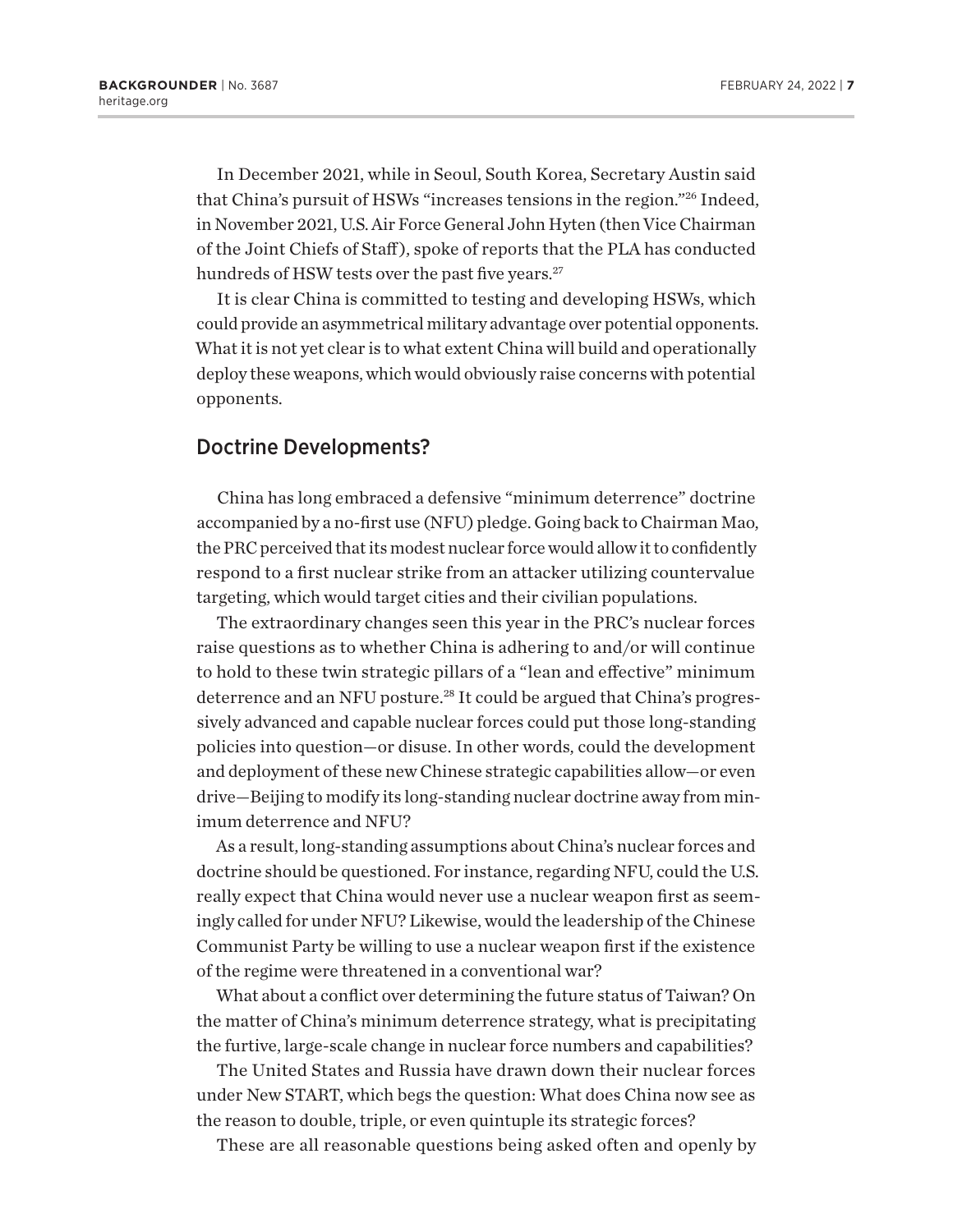<span id="page-7-0"></span>security analysts who follow this issue, which leads to another point of concern: China may have changed the alert status of its nuclear forces. In April 2021, Admiral Charles Richard, commander of the U.S. Strategic Command (STRATCOM), said that, while China keeps the majority of its nuclear forces in a peacetime status, the PLA has adopted a limited "high alert duty" strategy, moving a portion of its nuclear forces to an alerted launch-on-warning (LOW) posture.<sup>29</sup> The PLA's move to a LOW statuswithout any public explanation—increases the risk of misperceptions and miscalculations, undermining the prospects of strategic stability, especially with its great-power competition rival, the United States.

Taken in the aggregate, the expected increase in the number of Chinese nuclear weapons as well as in types of platform and capabilities clearly provide the Chinese with new options for nuclear force deployment as well as force employment. Indeed, again, according to Admiral Richard, China can execute "any plausible nuclear employment strategy within their region and will soon be able to do so at intercontinental ranges as well. They are no longer a 'lesser included case' of the pacing nuclear threat, Russia."[30](#page-14-0)

As such, it should be expected that Beijing will try to turn its new nuclear forces into some sort of political and military advantage vis-à-vis its rivals and competitors over interests of vital national interests such as Taiwan, North Korea, and the South China Sea, among others.

#### Nuclear Talks? Maybe

The expansion and diversification of its nuclear-capable arsenal and possible evolutions in nuclear doctrine should also be put in the context of the PRC's general—and long-standing—aversion to engaging in substantive diplomatic and military discussions on strategic matters. The PRC and the PLA are infamous for their political-military secrecy and lack of modern-day transparency expected of a great power, especially one seeking an international leadership role.

And Beijing seems to be particularly quiet about its nuclear forces.

Indeed, Ambassador Robert Woods, U.S. representative to the Conference on Disarmament, remarked in May 2021:

Despite the PRC's dramatic build-up of its nuclear arsenal, unfortunately it continues to resist discussing nuclear risk reduction bilaterally with the United States…. To date Beijing has not been willing to engage meaningfully or establish expert discussions similar to those we have with Russia. We sincerely hope that will change.<sup>[31](#page-14-0)</sup>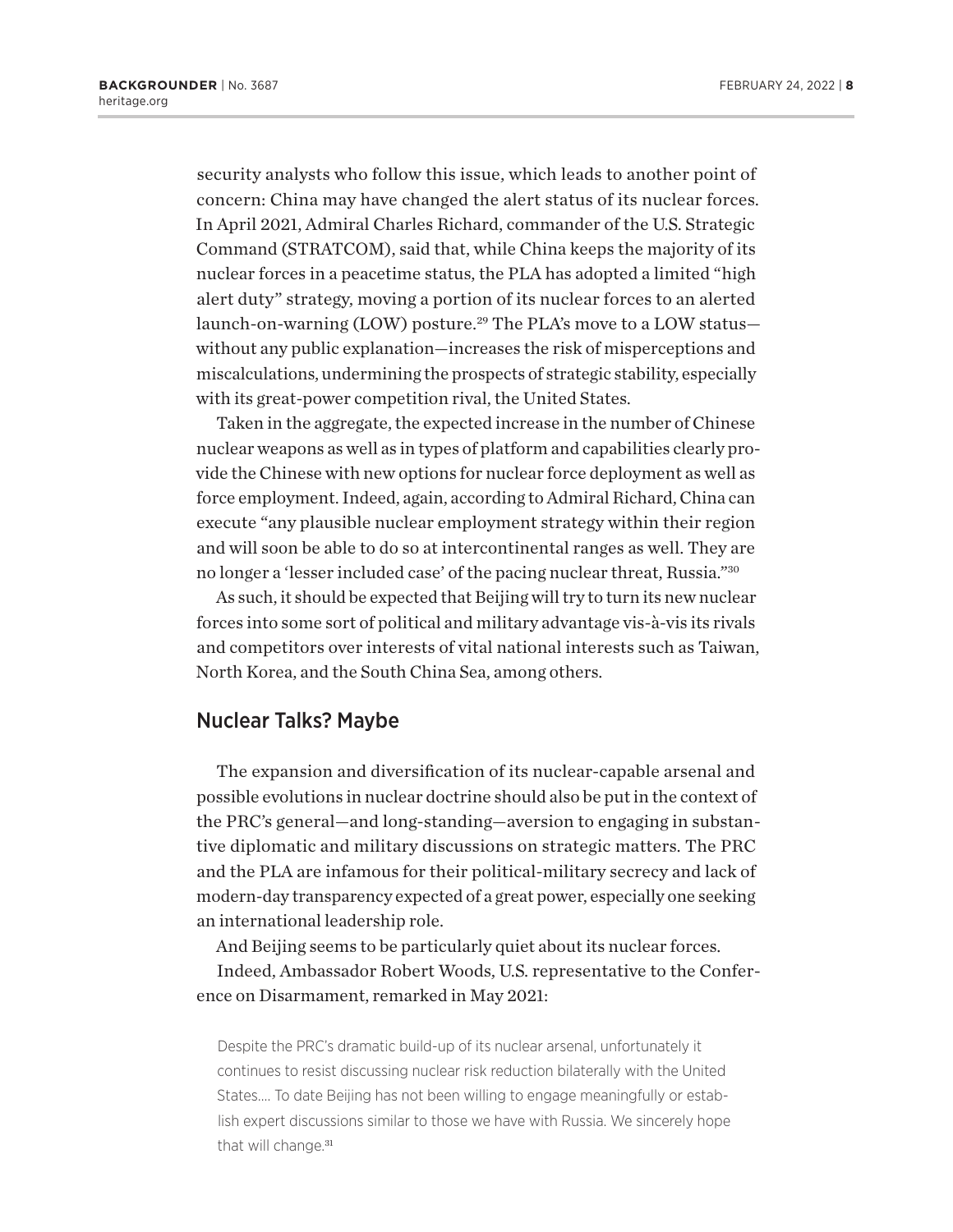<span id="page-8-0"></span>That said, the Chinese approach to nuclear talks may actually be changing ever so slightly. A media outlet did report that preliminary, working-level Sino–American talks on the subject of the 2021 CMPR may have included some discussion of strategic issues[.32](#page-14-0)

Of course, engagement on these issues between two superpowers is not unprecedented. The United States and Russia—and before that the Soviet Union—have a long record of conducting diplomatic discussions and even concluding nuclear arms control agreements. Indeed, the United States and Russia have begun strategic stability talks—formally known as the Strategic Stability Dialogue—despite tension involving several political and military issues, including Ukraine.

It is also worth noting that others, including the U.S. Congress, have also been critical of China's unwillingness to engage in nuclear negotiations based on Article VI of the Nuclear Non-Proliferation Treaty (NPT). The NPT calls upon member states to negotiate in "good faith" on nuclear arms control, reductions, and disarmament, such as the United States and Russia have undertaken over the years.

Troublingly, it is possible that China will wait some time to come to the negotiating table to discuss these matters, including strategic intentions and nuclear doctrine, in a substantive and meaningful way until it reaches near-parity, parity—or even superiority—in its nuclear arsenal with the United States (and Russia).

### Recommendations

In response to these troubling trends in Chinese nuclear forces and posture, Washington should:

<sup>l</sup> **Continue to make the development and deployment of U.S. missile defense and defeat capabilities—especially targeted at China's regional offensive missiles—a U.S. and allied defense priority.** One of the PLA's strengths and arguable asymmetric advantages over potential opponents is its large, varied missile arsenal, which in many cases is capable of both conventional and nuclear strike. Diminishing this potential advantage through the development and deployment of both regional missile defense and missile defeat capabilities will raise the cost and, thereby, reduce the likelihood of the initiation and success of Chinese adventurism.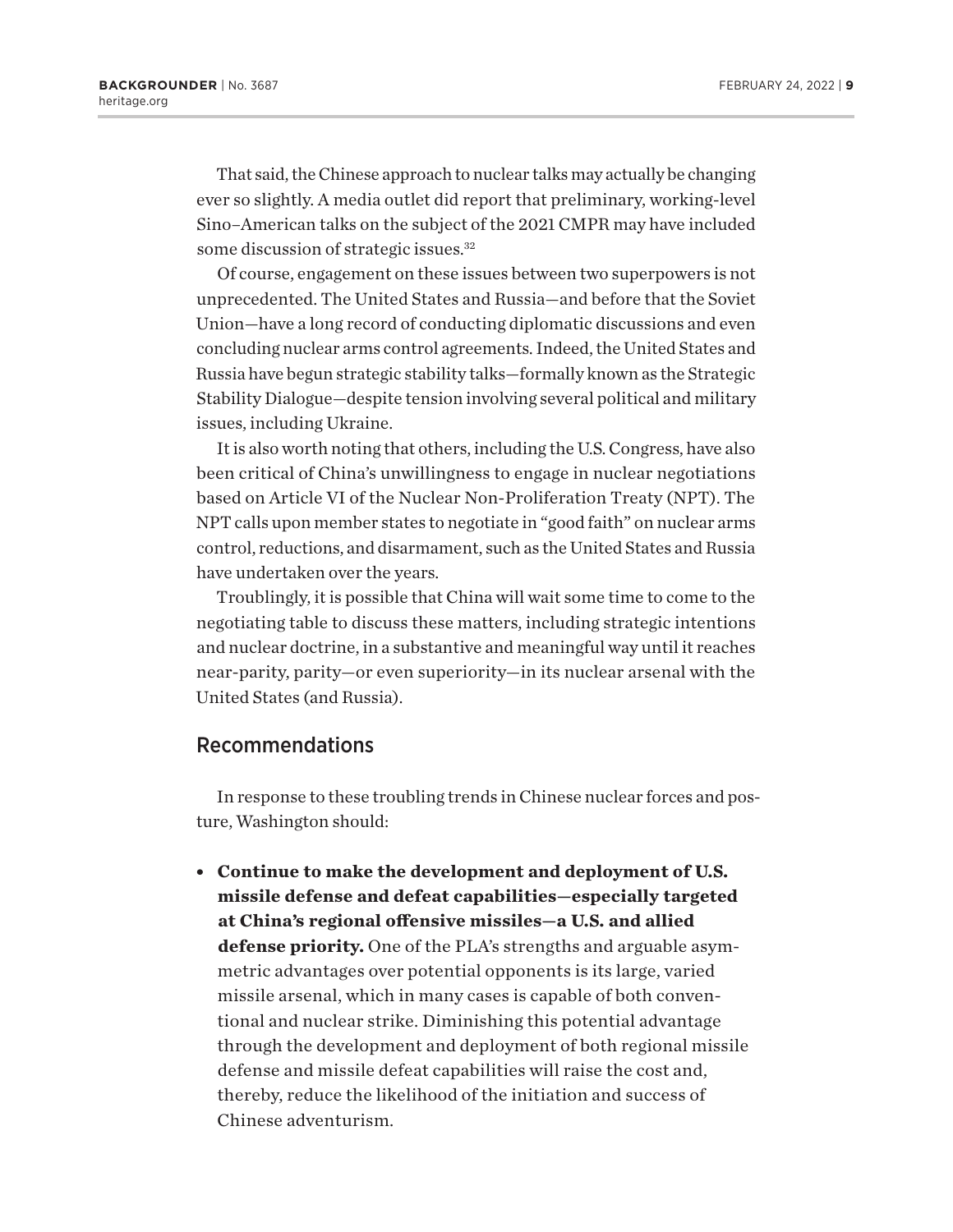Responding to the threat should include appropriate budget allocations, research and development, and deployment of systems to detect, track, and defeat a variety of Chinese missile threats**.** Capabilities should include the development and deployment of counter-hypersonic weapon systems and space-based sensors. A failure to do so will give China undue political-military influence and leverage, holding U.S. and allied forces at higher risk during crisis and conflict. Operational planning should also be conducted with other missile defense–capable allies, such as Japan, which might be threatened by Chinese policies and missiles.

**• Increase, alongside allies and partners, conventional military capabilities to deter China's growing military threat.** Doing so will reduce the likelihood of Chinese-initiated provocations, which could ultimately lead to crisis and conflict involving territorial disputes in the South and East China Seas and over Taiwan's future, among other possible contingencies. Like other authoritarian states, the Chinese Communist Party cannot afford to lose a critical crisis or conflict since it could, in theory, domestically threaten the political survival of the authoritarian regime.

Therefore, Beijing must be dissuaded, deterred, and denied, if necessary, from starting a crisis or conflict that might require American intervention. Once a crisis or conflict ensues, controlling escalation could be difficult—if not impossible—if the stakes are high enough for Beijing.

For two superpowers like China and the United States, this could include crossing the nuclear threshold at least at the regional level. The addition of U.S. air and naval assets as well as new operating bases and forces like naval strike missiles to the Pacific theater could increasingly hold Chinese conventional forces at risk and improve deterrence of crisis and conflict. Beyond that, Washington must work to bolster Indo– Pacific political and military alliances and partnerships to dissuade, deter, and deny Chinese belligerence, including engaging in defense cooperation and arms sales where mutually beneficial.

<sup>l</sup> **Fund fully U.S. nuclear modernization capabilities to provide direct deterrence to protect the homeland and deployed U.S. forces and extended deterrence to allies, providing them with**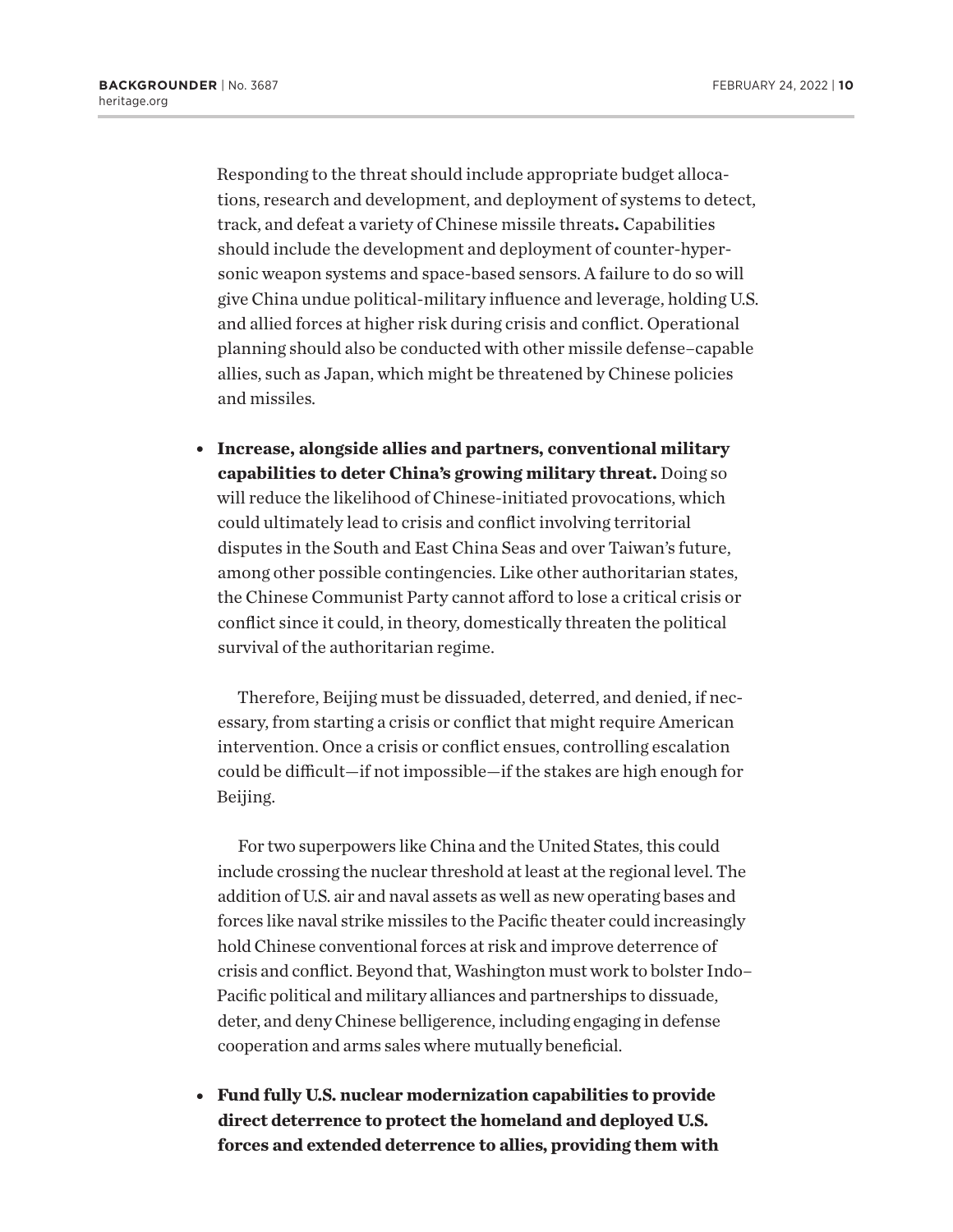**political–military reassurance.** While some progress has been made, U.S. nuclear forces are long overdue for modernization, with many systems decades old. A failure to introduce replacement systems quickly enough could result in vulnerabilities in the U.S. strategic deterrent, especially with the expansion and diversification of new Chinese nuclear-capable weapons and platforms and changes in doctrine.

Such a development is unacceptable. Continuing with U.S. nuclear modernization will ensure there will be no gaps in the U.S. deterrent force that China can exploit to its advantage, reducing the risk of Chinese provocation and adventurism that may require an American military response.

**Pressure China to engage in substantive diplomatic and security dialogues about these new strategic weapons systems and Chinese nuclear doctrine as soon as possible.** It is in the interest of both sides to pursue political–military efforts aimed at achieving strategic stability, nuclear risk reduction, and potential arms control. This effort will likely be difficult considering Beijing's reluctance to engage on nuclear issues, but, if pursued, small steps toward progress are potentially possible. Initial steps could include diplomatic process measures such as developing working groups that may eventually lead to a series of senior plenary meetings.

Eventually, these meetings must become increasingly substantive and include working toward reasonable levels of transparency and reciprocity on issues such as Chinese strategic plans, intentions, and nuclear doctrine. China will likely resist this openness to take advantage of the possibility of American transparency offered to facilitate exchanges that will, in the end, benefit the Chinese side unilaterally. While bilateral efforts will be critical, Washington should also look to other capitals, not only in Europe but also in the Indo–Pacific, for consultation and assistance with encouraging and pressuring China to come to the negotiating table for substantive talks on these important, increasingly pressing strategic issues.

**Example 1.8. Following interpretional Property Property Review the U.S. nuclear force posture in response to these dramatic changes in the strategic environment.** For the first time in its history, the United States is potentially facing not one, but two, near-peer or peer nuclear competitors. This development calls for a full review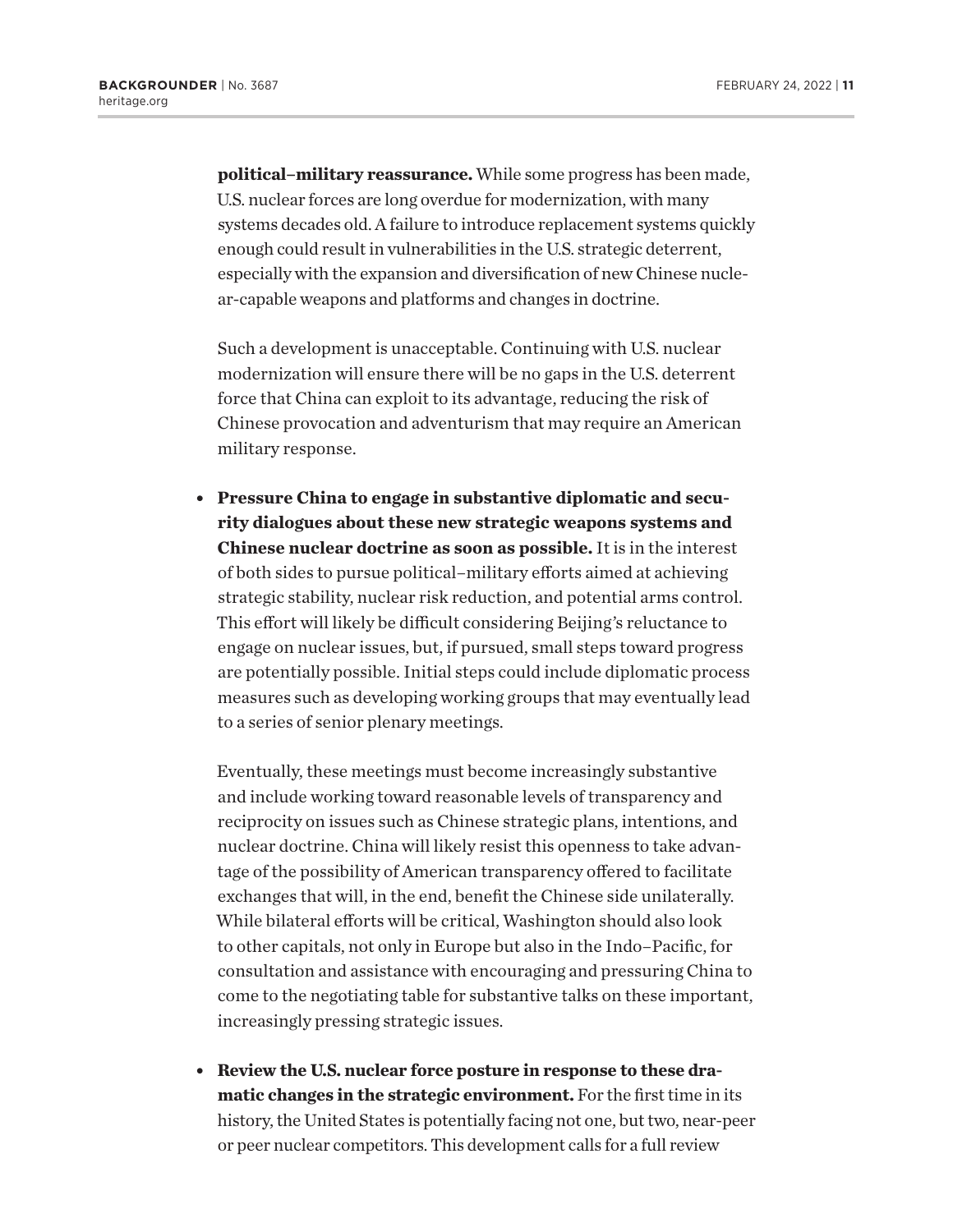<span id="page-11-0"></span>of the United States' nuclear capabilities and infrastructure to ensure that the necessary adjustments can start to be made to American force structure and nuclear doctrine to meet the challenges of this unique, challenging security environment. The creation of an independent congressional commission to address this issue would be welcomed.

## Conclusion

Responding to these significant political–military developments in China, Admiral Richard warned during a speech at the 2021 Space and Missile Defense Symposium in the United States:

We are witnessing a strategic breakout by China. The explosive growth and modernization of its nuclear and conventional forces can only be what I describe as breathtaking. And frankly, that word "breathtaking" may not be enough…. What matters is they are building the capability to execute any plausible nuclear employment strategy—the last brick in the wall of a military capable of coercion.<sup>[33](#page-14-0)</sup>

#### In addition, according to NDU's 2020 *Strategic Assessment*:

China's continued expansion and improvement of its nuclear forces may create the basis for a more competitive stance vis-à-vis the United States, should Beijing decide this is necessary to advance its global and regional aspirations. Additionally, Great Power nuclear competition could have important effects on U.S. extended deterrence relationships, prospects for further nuclear prolifera-tion, and the future of the global nonproliferation regime.<sup>[34](#page-14-0)</sup>

Beijing may well be revealing its grand political ambitions through its unprecedented nuclear modernization programs, perhaps seeking some form of nuclear parity, if not superiority, with the United States and Russia, greatly increasing its already significant international leverage and influence.

Beyond doubt, these new Chinese nuclear programs have inserted more uncertainty and risk into an already challenging international security environment, including tense Sino–American ties rife with distrust. If fielded as potentially projected, these new nuclear forces, supported by new doctrine, will increase the flexibility, credibility, and survivability of China's deterrent and strike options.

If these developments unfold as many expect, these changes will improve Beijing's ability to influence and coerce the U.S., its allies, and partners while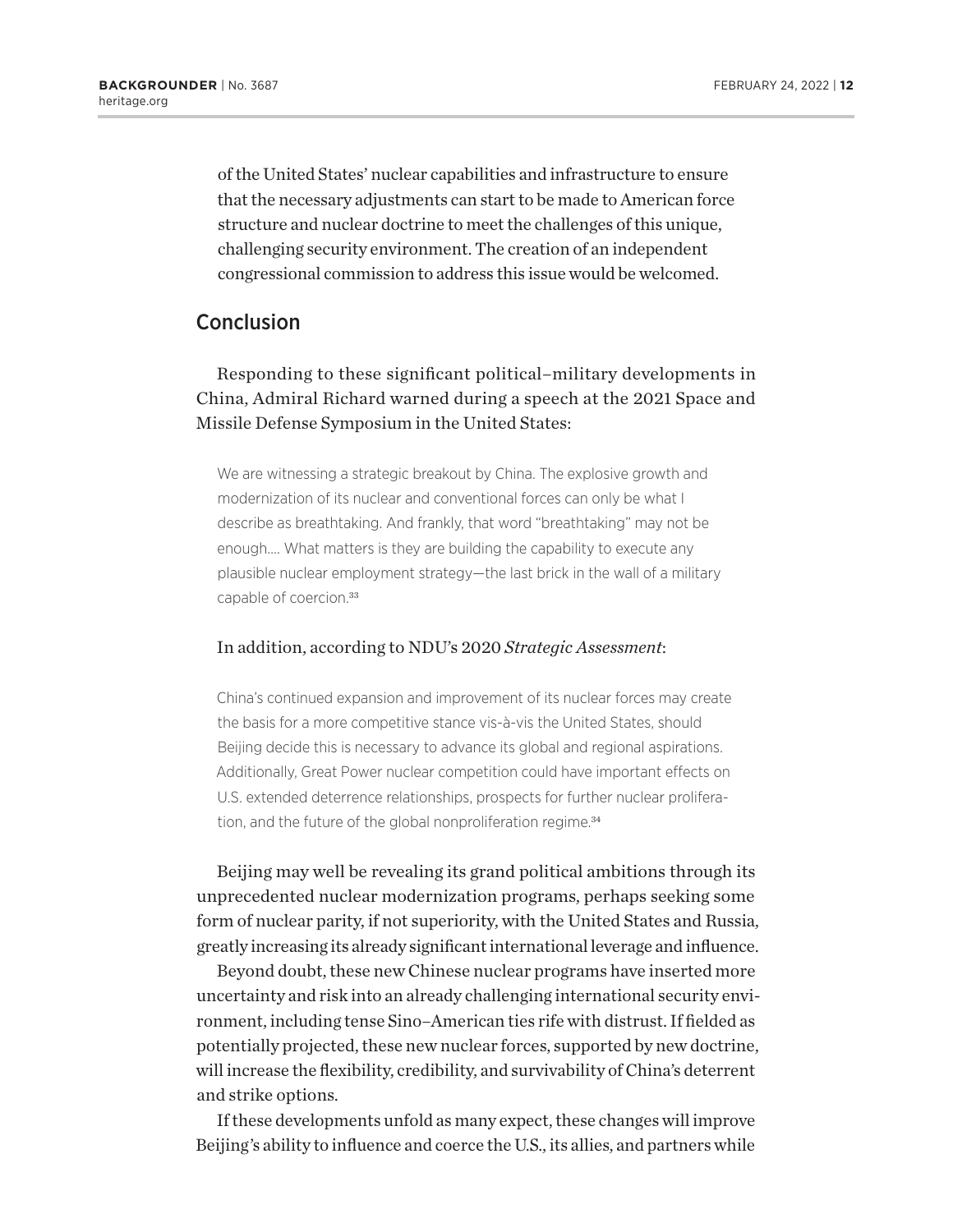restraining their potential response options to unwanted Chinese actions which run against their interests.

When operational, these advanced strategic armaments could also boost the perception of China's political power and military capabilities among competitors, rivals, neighboring, and other states, improving Beijing's ability to deter, dissuade, or deny any attempts at influence, coercion, or aggression.

Beijing's current unwillingness to engage openly and substantively on arms control and strategic stability issues so far arguably raises the chances of unnecessary miscommunications, misperceptions, miscalculations, and mistakes. These possible circumstances could lead to an unwelcome crisis—and conflict. In the nuclear age, that is unacceptable considering the possibility of the escalation of violence beyond the conventional phase and across the nuclear threshold of warfare. As such, the current dramatic developments in China's nuclear force structure, policy, and doctrine deserve U.S.—and global—attention.

Peter Brookes is Senior Fellow for Weapons of Mass Destruction and Counterproliferation in the Center for National Defense, of the Kathryn and Shelby Cullom Davis Institute for National Security and Foreign Policy, at The Heritage Foundation.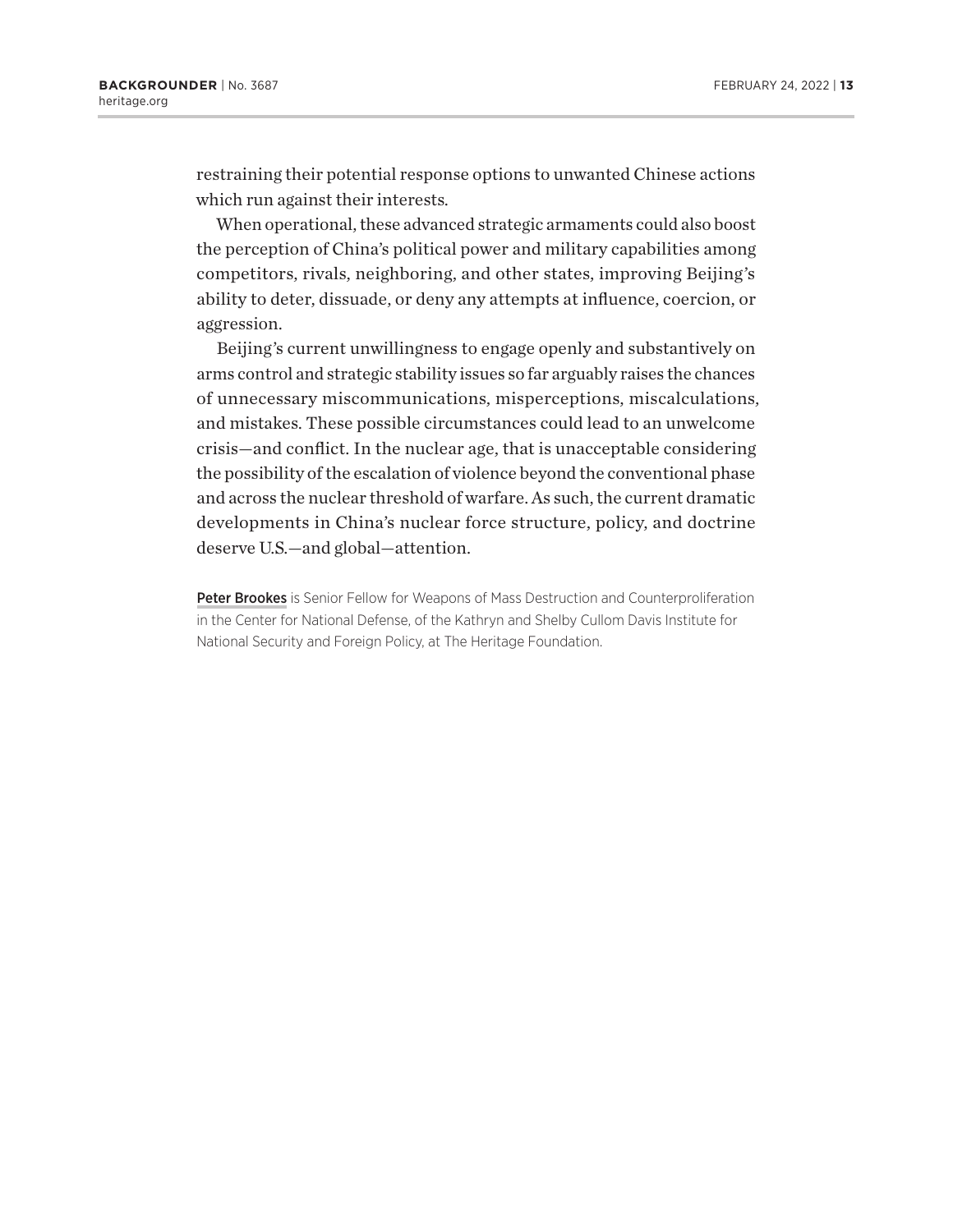# <span id="page-13-0"></span>**Endnotes**

- [1.](#page-0-0) White House, "Interim National Security Guidance," March 2021, <https://www.whitehouse.gov/wp-content/uploads/2021/03/NSC-1v2.pdf> (accessed December 26, 2022).
- [2.](#page-1-0) Jim Gamarone, "Austin Signs Internal Directive to Unify Department's China Efforts," U.S. Indo–Pacific Command, June 9, 2021, [https://www.pacom.mil](https://www.pacom.mil/Media/News/News-Article-View/Article/2652100/austin-signs-internal-directive-to-unify-departments-china-efforts/) [/Media/News/News-Article-View/Article/2652100/austin-signs-internal-directive-to-unify-departments-china-efforts/](https://www.pacom.mil/Media/News/News-Article-View/Article/2652100/austin-signs-internal-directive-to-unify-departments-china-efforts/) (accessed December 26, 2022).
- [3.](#page-2-0) U.S. Department of Defense, *Military and Security Developments Involving the People's Republic of China, 2020*, September 1, 2020, [https://media](https://media.defense.gov/2020/Sep/01/2002488689/-1/-1/1/2020-DOD-CHINA-MILITARY-POWER-REPORT-FINAL.PDF) [.defense.gov/2020/Sep/01/2002488689/-1/-1/1/2020-DOD-CHINA-MILITARY-POWER-REPORT-FINAL.PDF](https://media.defense.gov/2020/Sep/01/2002488689/-1/-1/1/2020-DOD-CHINA-MILITARY-POWER-REPORT-FINAL.PDF) (accessed December 26, 2022).
- [4.](#page-2-0) Ibid.
- [5](#page-2-0). Office of the Director of National Intelligence, "Annual Threat Assessment of the US Intelligence Community," April 9, 2021, [https://www.dni.gov/files](https://www.dni.gov/files/ODNI/documents/assessments/ATA-2021-Unclassified-Report.pdf) [/ODNI/documents/assessments/ATA-2021-Unclassified-Report.pdf](https://www.dni.gov/files/ODNI/documents/assessments/ATA-2021-Unclassified-Report.pdf) (accessed December 26, 2022).
- [6](#page-2-0). Ibid.
- [7.](#page-2-0) Jim Garamone, "Official Talks DOD Policy Role in Chinese Pacing Threat, Integrated Deterrence," June 2, 2021, [https://www.defense.gov/Explore/News](https://www.defense.gov/Explore/News/Article/Article/2641068/official-talks-dod-policy-role-in-chinese-pacing-threat-integrated-deterrence/) [/Article/Article/2641068/official-talks-dod-policy-role-in-chinese-pacing-threat-integrated-deterrence/](https://www.defense.gov/Explore/News/Article/Article/2641068/official-talks-dod-policy-role-in-chinese-pacing-threat-integrated-deterrence/) (accessed December 26, 2022).
- [8](#page-2-0). U.S. Department of Defense, *Military and Security Developments Involving the People's Republic of China, 2021*, November 3, 2021, [https://media](https://media.defense.gov/2021/Nov/03/2002885874/-1/-1/0/2021-CMPR-FINAL.PDF) [.defense.gov/2021/Nov/03/2002885874/-1/-1/0/2021-CMPR-FINAL.PDF](https://media.defense.gov/2021/Nov/03/2002885874/-1/-1/0/2021-CMPR-FINAL.PDF) (accessed December 26, 2022).
- [9](#page-3-0). Ibid.
- [10.](#page-3-0) Ibid.
- [11.](#page-3-0) Ibid.
- [12.](#page-3-0) Ibid.
- [13.](#page-3-0) Ibid.
- [14.](#page-3-0) U.S. Department of Defense, *Military and Security Developments Involving the People's Republic of China, 2020*.
- [15.](#page-3-0) U.S. Department of Defense, *Military and Security Developments Involving the People's Republic of China, 2021*.
- [16.](#page-4-0) Marcus Weisgerber, "Air Force Secretary Warns of China's Burgeoning Nuclear Arsenal, Reveals B-21 Detail," *Defense One*, September 20, 2021, [https://](https://www.defenseone.com/threats/2021/09/air-force-secretary-warns-chinas-burgeoning-nuclear-arsenal-reveals-b-21-detail/185486/) [www.defenseone.com/threats/2021/09/air-force-secretary-warns-chinas-burgeoning-nuclear-arsenal-reveals-b-21-detail/185486/](https://www.defenseone.com/threats/2021/09/air-force-secretary-warns-chinas-burgeoning-nuclear-arsenal-reveals-b-21-detail/185486/) (accessed December 26, 2022).
- [17.](#page-4-0) Peter Brookes, "Beijing's Bomb Buildup Continues as Third New ICBM Field Uncovered," The Daily Signal, August 19, 2021, [https://www.dailysignal](https://www.dailysignal.com/2021/08/19/beijings-bomb-buildup-continues-as-third-new-icbm-field-uncovered/) [.com/2021/08/19/beijings-bomb-buildup-continues-as-third-new-icbm-field-uncovered/](https://www.dailysignal.com/2021/08/19/beijings-bomb-buildup-continues-as-third-new-icbm-field-uncovered/) (accessed December 26, 2022).
- [18.](#page-4-0) Joby Warrick, "China Is Building More Than 100 New Missile Silos in Its Western Desert, Analysts Say," *Washington Post*, June 30, 2021, [https://www](https://www.washingtonpost.com/national-security/china-nuclear-missile-silos/2021/06/30/0fa8debc-d9c2-11eb-bb9e-70fda8c37057_story.html) [.washingtonpost.com/national-security/china-nuclear-missile-silos/2021/06/30/0fa8debc-d9c2-11eb-bb9e-70fda8c37057\\_story.html](https://www.washingtonpost.com/national-security/china-nuclear-missile-silos/2021/06/30/0fa8debc-d9c2-11eb-bb9e-70fda8c37057_story.html) (accessed December 26, 2022).
- [19.](#page-4-0) William J. Broad and David E. Sanger, "A 2nd New Nuclear Missile Base for China, and Many Questions About Strategy," *New York Times*, July 26, 2021, <https://www.nytimes.com/2021/07/26/us/politics/china-nuclear-weapons.html> (accessed December 26, 2022).
- [20](#page-4-0). Rod Lee, "PLA Likely Begins Construction of an Intercontinental Ballistic Missile Silo Site Near Hanggin Banner," China Aerospace Studies Institute, August 12, 2021, [https://www.airuniversity.af.edu/CASI/Display/Article/2729781/pla-likely-begins-construction-of-an-intercontinental-ballistic-missile](https://www.airuniversity.af.edu/CASI/Display/Article/2729781/pla-likely-begins-construction-of-an-intercontinental-ballistic-missile-silo-si/) [-silo-si/](https://www.airuniversity.af.edu/CASI/Display/Article/2729781/pla-likely-begins-construction-of-an-intercontinental-ballistic-missile-silo-si/) (accessed December 26, 2022).
- [21.](#page-4-0) Center for Strategic and International Studies, "Minuteman III," CSIS Missile Defense Project, updated August 2, 2021, [https://missilethreat.csis.org/missile](https://missilethreat.csis.org/missile/minuteman-iii/#:~:text=The%20Minuteman%20III%20was%20the,1%2C500%20warheads%20on%20500%20launchers) [/minuteman-iii/#:~:text=The%20Minuteman%20III%20was%20the,1%2C500%20warheads%20on%20500%20launchers](https://missilethreat.csis.org/missile/minuteman-iii/#:~:text=The%20Minuteman%20III%20was%20the,1%2C500%20warheads%20on%20500%20launchers) (accessed January 20, 2022).
- [22](#page-4-0). Center for Strategic and International Studies, "DF-41 (Dong-Feng-41/CSS -X-20)," July 31, 2021,<https://missilethreat.csis.org/missile/df-41/>(accessed December 26, 2022).
- [23](#page-4-0). Peter Brookes, "Beijing's Bomb Buildup," The Daily Signal, August 3, 2021, <https://www.dailysignal.com/2021/08/03/beijings-bomb-buildup/> (accessed December 26, 2022).
- [24](#page-5-0). Thomas F. Lynch, ed., "Strategic Assessment 2020: Into a New Era of Great Power Competition," National Defense University, 2020, [https://wmdcenter](https://wmdcenter.ndu.edu/Portals/97/Strategic-Assessment-2020-chapter%208.pdf) [.ndu.edu/Portals/97/Strategic-Assessment-2020-chapter%208.pdf](https://wmdcenter.ndu.edu/Portals/97/Strategic-Assessment-2020-chapter%208.pdf) (accessed December 26, 2022).
- [25](#page-5-0). John Feng, "China's Hypersonic Missile Tests Leave U.S. Officials 'Stunned': Report," *Newsweek*, [https://www.newsweek.com/chinas-hypersonic](https://www.newsweek.com/chinas-hypersonic-missile-tests-leave-us-officials-stunned-report-1641257) [-missile-tests-leave-us-officials-stunned-report-1641257](https://www.newsweek.com/chinas-hypersonic-missile-tests-leave-us-officials-stunned-report-1641257) (accessed December 26, 2022).
- [26](#page-6-0). Hyung-jin Kim and Kim Tong-hyung, "Pentagon Chief Slams China's Drive for Hypersonic Weapons," *Washington Times*, December 2, 2021, [https://](https://www.washingtontimes.com/news/2021/dec/2/lloyd-austin-pentagon-chief-slams-chinas-drive-hyp/) [www.washingtontimes.com/news/2021/dec/2/lloyd-austin-pentagon-chief-slams-chinas-drive-hyp/](https://www.washingtontimes.com/news/2021/dec/2/lloyd-austin-pentagon-chief-slams-chinas-drive-hyp/) (accessed December 26, 2022).